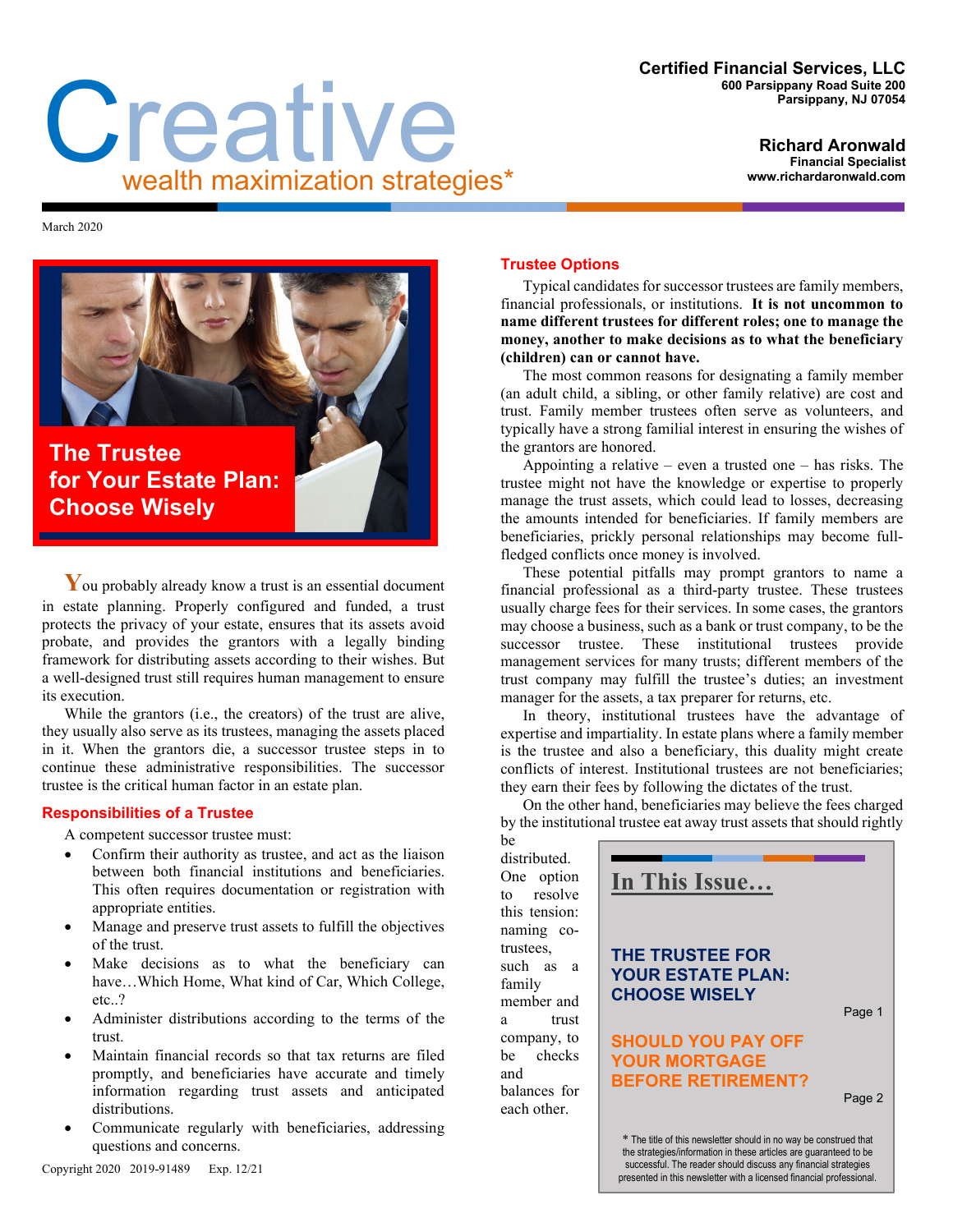## **Qualifications of Your Trustee**

As mentioned earlier, the decision regarding a successor trustee is critical to the trust performing as intended by the grantors. While each estate plan is different, grantors should consider some of the following factors when deciding on a trustee.

**Availability of the trustee.** It might not be a full-time job, but a trustee's responsibilities are numerous, and may have deadlines. A family member or individual financial professional might be well-suited for the task, but not have the time.

**Size of the estate, and the types of assets.** If there's a lot to manage, you may need a lot of managers. Real estate, business interests, or investments may require expert guidance. If the trustee isn't competent in these areas, it is imperative that he/she can delegate these management responsibilities to other professionals.

**The number and makeup of the beneficiaries.** Trust beneficiaries could be a surviving spouse, children, siblings, charitable organizations, private foundations, or other special entities. A trustee should be someone who can interact effectively with the beneficiaries and manage tensions that may arise among competing interests.

An important note: Each state has different rules and each situation is unique, so you should always consult with an attorney or tax advisor when establishing a trust and naming a trustee.

#### **Who would you name as trustee?**

Estate planning may not be on your horizon right now. Even if it's a long way off, it can be helpful to consider what you might hope to accomplish with an estate plan, including the people, institutions or causes you'd want as beneficiaries, and who you would appoint to act on your behalf.  $\triangle$ 



**Should You Pay Off Your Mortgage Before Retirement?**

**F** or generations of American homeowners, the final payment on a mortgage has been a financial milestone, often commemorated with a big celebration. Financially, no more interest charges and no more monthly payments are big wins. And owning your home free and clear is another piece of retirement security; even if you eventually sell the home, your monthly housing costs can remain affordable, because the proceeds from the sale are often enough to pay cash for another residence.

In the past, paying off a mortgage has often been part of a preretirement checklist; homeowners might even commit to extra principal payments or refinance to a shorter term.

The thought of not having a monthly house payment is certainly appealing – at any age. But should paying off your mortgage before retirement be a financial priority? Depends on who you ask.

### **Some Experts Say No…**

In "3 Retirement Myths Debunked," an August 2019 article posted on barrons.com, "paying off your mortgage before you retire" was the first "myth" on the list. Columnist Cheryl Munk presented the opinions of several experts who argued against it:

- The money required to clear the mortgage, either in a lump sum or through increased monthly payments, might be more productive if it were invested instead of used to pay down debt. For example: If the mortgage interest rate is 4 percent, and your investments are earning 6 percent, paying off the mortgage incurs a lost opportunity cost; 6 percent gains are forfeited to clear a 4 percent debt.
- Allocating more money to reduce a mortgage is also a reduction in liquidity. Additional principal payments do increase home equity, but this equity can only be accessed through a loan (such as a line of credit or a cashout refinance) or at the sale of the property.
- Rather than paying down the mortgage, one expert recommended going in the *other* direction, by refinancing for a *longer* period, like a new 30-year mortgage. This strategy lowers monthly housing costs *today*, immediately increasing the amount that can be invested in higher-yielding assets. Larger accumulations and greater liquidity would presumably provide more options at retirement.

### **Some People Disagree…**

One of the benefits of Internet journalism is the immediacy of debate. The "Comments" section that often follows an article puts the arguments and rebuttals side-by-side, giving readers a broader perspective on the topic. In this case, many of the commenters were homeowners who had paid off their mortgage, and they were decidedly opposed to Munk's myth-busting.

Several commenters emphasized the financial freedom and decreased stress that resulted from an early payoff:

- − "Paying off your mortgage as quickly and as young as possible is the best decision you can make. It's freedom from debt."
- − "I paid off my mortgage when I was 43, and this enabled me to accelerate my savings enormously during the last 18 years I worked."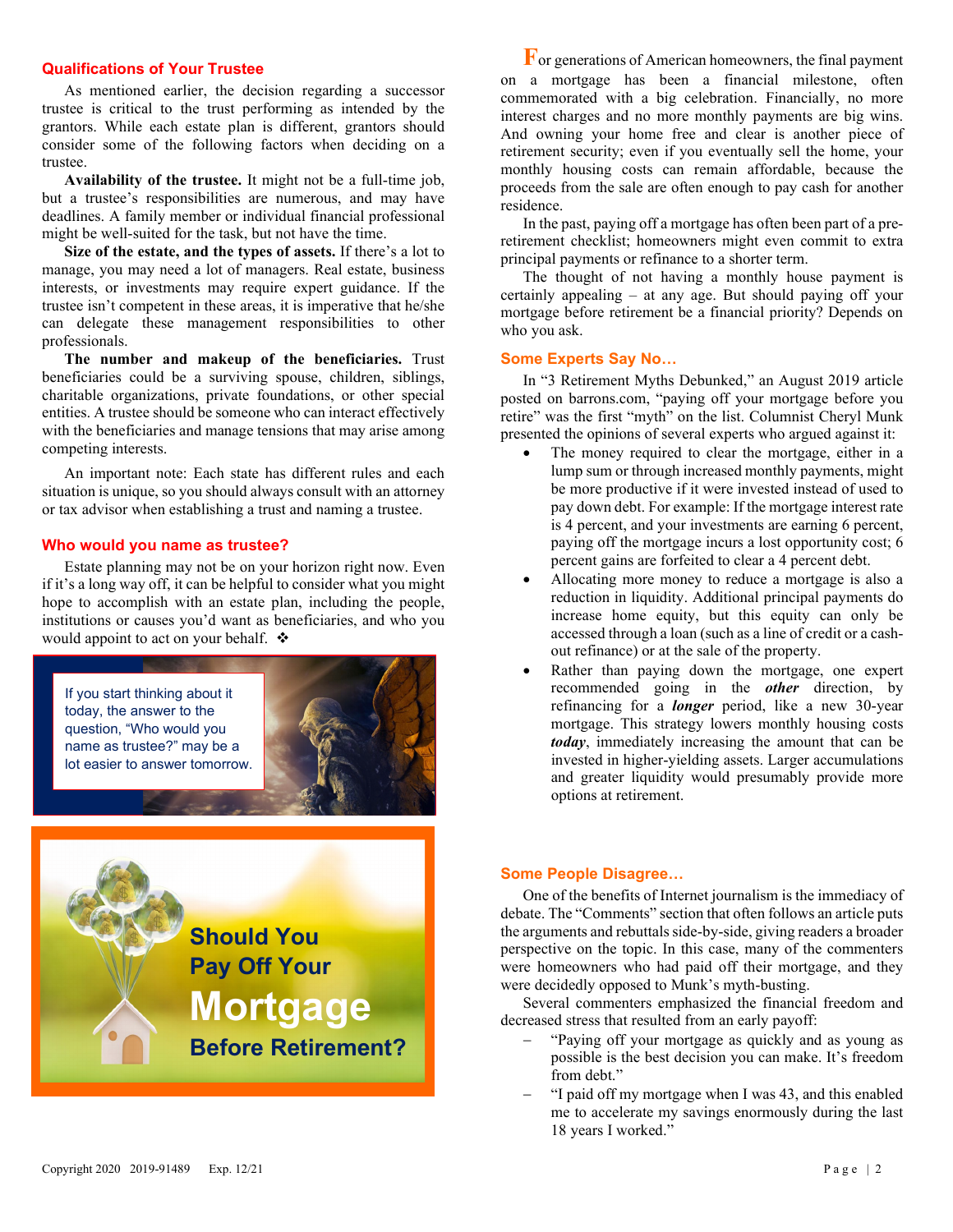Another commenter directly rebutted the loss of liquidity, recommending that homeowners "Pay off the house and establish a home equity line of credit…I've never touched it but if, God forbid, one of the children or grandchildren has a horrific and expensive event it is there." He also saw home equity as less volatile than market-based investments: "What happens when I go to tap the money I gave to (investment companies) and the market is down 35%?"

## **Is There a Third Way?**

Both arguments (for and against paying off a mortgage) are based on hindsight. Munk writes from a perspective of what could have been better choices, given the actual returns, interest rates and housing prices of the past several decades. The readers counter with their personal experiences, concluding that their stories validate their approach. But neither side addresses what could have happened, or more importantly, what might happen in the future. And neither mentions another possible strategy.

Instead of a binary choice between paying off the mortgage or investing, there is the option of saving *outside* the mortgage to *pay it off early.* To illustrate:

Suppose a pay-off-the-mortgage-plan requires \$500/mo. in extra principal payments. Instead of sending this extra cash to the lender, deposit the \$500 into a separate account. When the balance equals the mortgage payoff amount, make a lump-sum payment to clear the debt.

This approach has the potential to satisfy both sides. There can be opportunities for returns higher than the interest rate, liquidity, and a payoff which still occurs before retirement. Sort of win-win, right?

Some diehards in the pay-off-the-mortgage camp might insist that the only way to *guarantee* an early payoff is to commit the \$500 to extra principal payments. This is true.

But if you consult with a financial professional and run some projections based on reasonable assumptions about rates of return and taxes, you might be surprised how minor the difference is in payoff dates – even if the returns from the outside account are *less* than the mortgage interest rate. Especially for shorter time periods, the extra money – either for extra principal payments or deposits to an outside account – is the difference-maker, not the rate of return. (And if the returns from the outside account should exceed the mortgage interest rate, you could pay off the mortgage even sooner.)

**My opinion on when it is an appropriate time to pay off your mortgage is when you have saved up enough money that the likelihood of you ever having to borrow money again is extremely unlikely.**

**There is no one-size-fits-all answer, but if you're in the pre-retirement phase of life, it might be time to consider various strategies for paying off your mortgage.** 



There is the option of saving *outside* the mortgage to *pay it off early.*